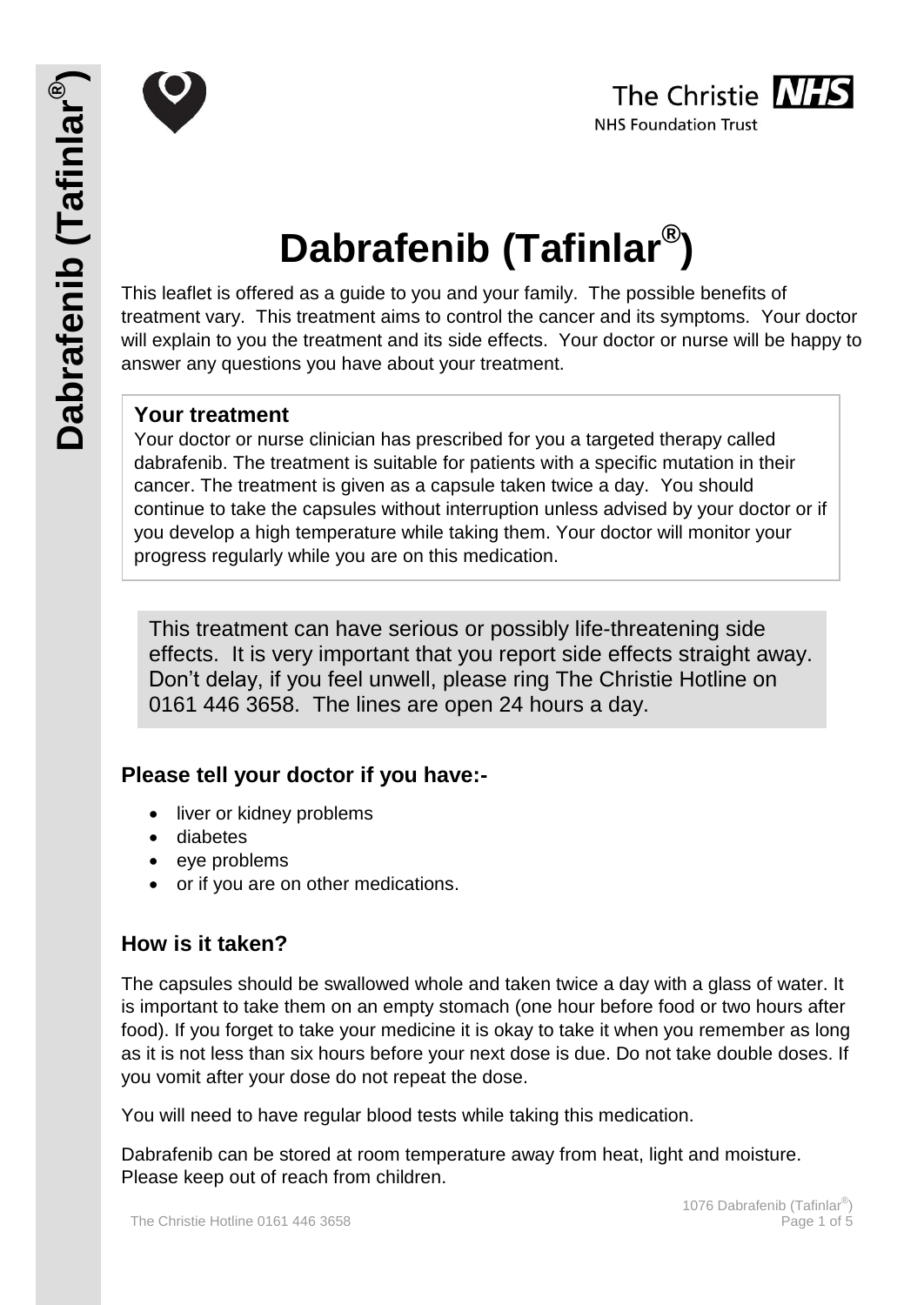# **Possible side effects**

The side effects of dabrafenib are different to those experienced by patients receiving chemotherapy. Some are more likely to occur than others. We are all different so we may get different side effects with varying severity. Some side effects are serious and potentially life-threatening. It is important to tell your treating doctor or nurse about any side effects so they can be monitor and treated. Most are temporary and can be managed. Below is a list of possible side effects that can occur. This is a guide only and not an exhaustive list.

#### **Common side effects (more than 1 in 10)**

#### **Fever**

Fever is a common side effect with dabrafenib and usually occurs within the first couple of months of therapy, however, it can occur at any time. Fever is defined as a temperature of more than 38°C. You should have a digital thermometer available at home and check your temperature if you feel unwell. Symptoms of fever include shivering, sweats, feeling hot or flushed. If you develop a fever you should contact The Christie Hotline so your treating doctor can be informed.

If you develop a fever you should stop taking your dabrafenib capsules until advised by your treating doctor. You can take paracetamol to help bring your temperature down to normal. (Please see additional information 'Guidance on management of fever').

#### **Skin changes**

Dabrafenib can cause other changes to your skin. These include:-

- $\bullet$  rash
- thickening of the palms of the hands and soles of the feet this may be associated with a tingling sensation
- new lesions that look like warts (papilloma)
- changes in old moles.

Your doctor may refer you to a skin specialist or dermatologist if necessary.

#### **Hair loss**

Your hair may become thinner or the structure of your hair may change.

#### **Painful and stiff joints**

This treatment can be associated with muscle and joint aches and pains. You may need painkillers to help with this. For mild pain you can take paracetamol or ibuprofen. In some cases your doctor may need to prescribe strong painkillers.

#### **Diarrhoea**

Diarrhoea can occur with this treatment. It is not usually severe and can be managed with an anti-diarrhoeal medication when required. It is also important to remain wellhydrated by drinking water. If you are having more than 4 episodes of diarrhoea per day, are becoming dehydrated or have associated abdominal pains you should contact your doctor or The Christie Hotline.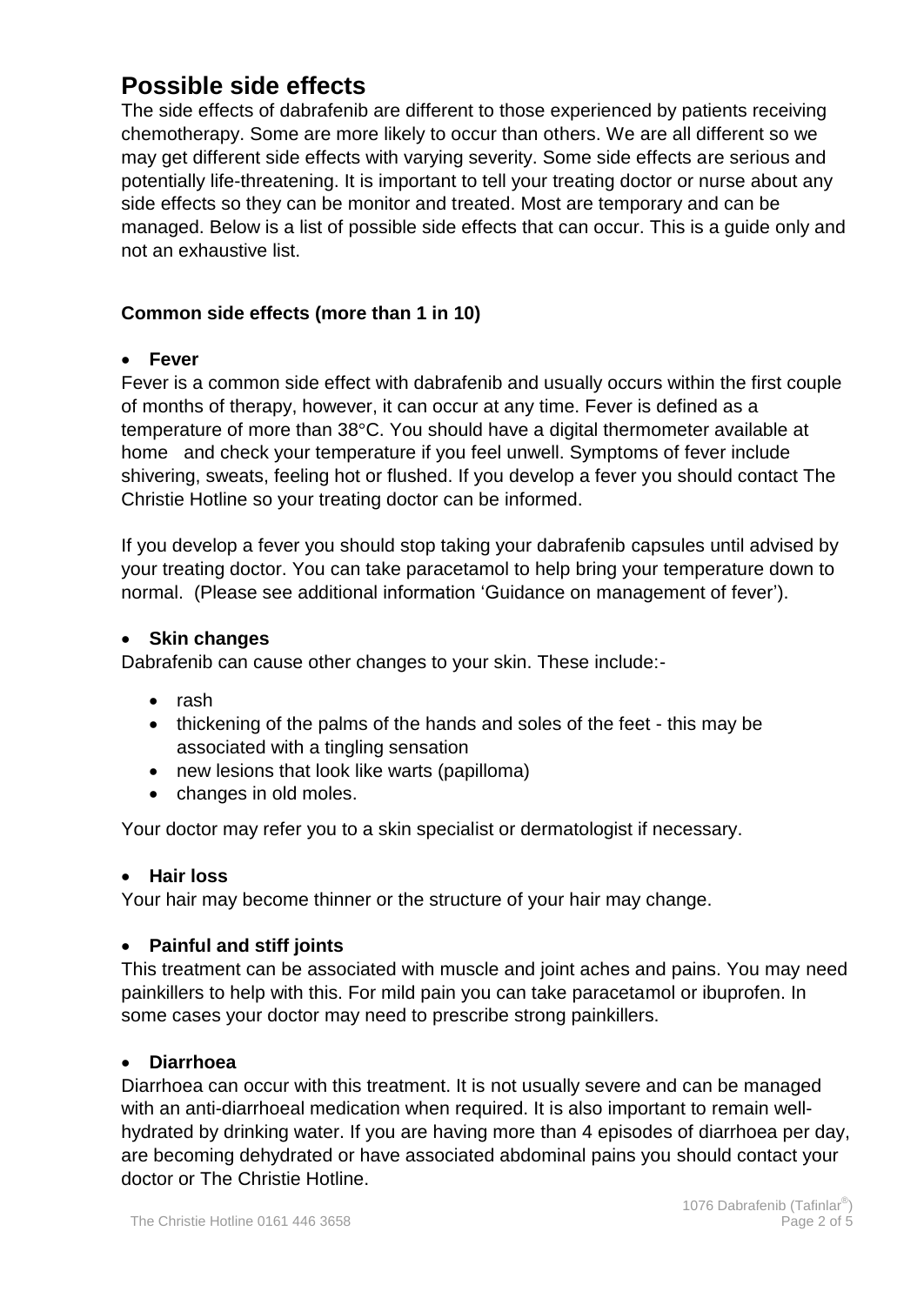#### **Headache**

Headache can sometimes occur and can be managed with painkillers. If it is severe you should contact The Christie Hotline as there are other causes of headache that need to be considered.

#### **Nausea and loss of appetite**

If you lose your appetite, try eating small meals. If you are losing weight you might need to see a dietitian or ask your medical team for further advice.

#### **Feeling tired**

Feeling fatigued is a common side effect. You may need to limit your activities to help with this. Do what you feel capable of and take plenty of rest if you need to.

#### **Cough**

You may develop a cough when you have this treatment. It can be eased by drinking warm fluids or your treating doctor may prescribe cough medicines to help.

#### **Uncommon side effects (less than 1 in 10)**

#### **Squamous cell cancers**

This treatment may cause a type of skin cancer called squamous cell carcinoma (cuSCC). These cancers are generally not serious and do not usually spread to other parts of the body. During treatment we will monitor your skin for cuSCC. You should also check your skin and if you develop anything of concern, please make sure you inform your treating doctor. Look out for lesions that look like a new wart or a reddish bump that bleeds or does not heal. In some circumstances, these skin cancers need to be removed.

#### **Rare side effects (up to 1 in 100**

#### **Vision changes**

Dabrafenib can rarely cause inflammation of part of the eye called uveitis. Please let The Christie Hotline team know immediately if you develop blurred vision, eye pain, swelling, or redness.

#### **Serious and potentially life threatening side effects**

In a small proportion of patients immunotherapy can result in very severe side effects which may rarely result in death. The team caring for you will discuss the risk of these side effects with you.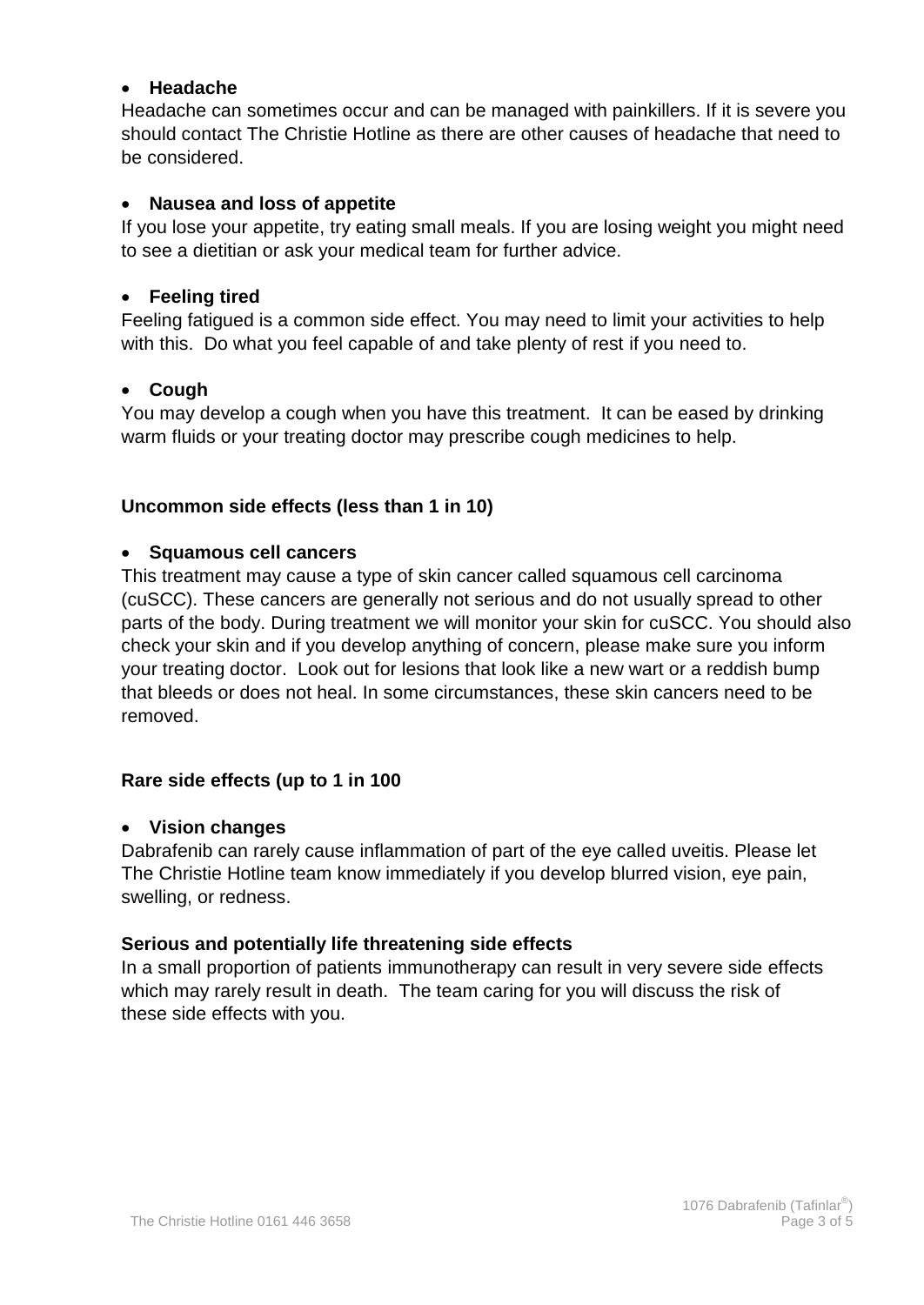#### **If you are taking any other medications:**

Dabrafenib can react with other medications. It is important to let your doctor know if you are on any medications for other conditions or if there are any changes to your medication.

Common types of medications which might react with dabrafenib are:-

- Antibiotics such as rifampicin, clarithromycin, erythromycin.
- Anti-fungals such a as ketoconazole, fluconazole and itraconazole.
- Blood pressure medications such as diltiazem and verapamil.
- Anti-seizure medications such as carbamazepine, phenobarbitone and phenytoin.
- Drugs taken after a transplant such as cyclosporin.
- Hormones such as oestrogens and progesterones.
- St John's Wort.
- Drugs to reduce stomach acid.

#### **Diet**

You do not need to be on a special diet while on treatment, however, grapefruit and grapefruit juice can interact with your medication and should be avoided.

If you are diabetic, dabrafenib can interfere with your blood sugar control. Check your blood sugars regularly.

## **Sex, contraception & fertility**

We recommend that you or your partner use a condom during sexual intercourse while receiving treatment. It is still possible to become pregnant or father a child while on this treatment. Pregnancy should be avoided as it is unknown whether this treatment is harmful to the unborn baby. Hormonal contraception may not work as well in women taking dabrafenib. Do not breast feed during treatment.

Dabrafenib may damage sperm and cause sterility in men. If you still plan to have children please discuss this with your doctor before commencing treatment.

# **Late side effects**

The long term possible side effects of treatment with dabrafenib are not yet known. Please speak to your doctor if you wish to discuss this further.